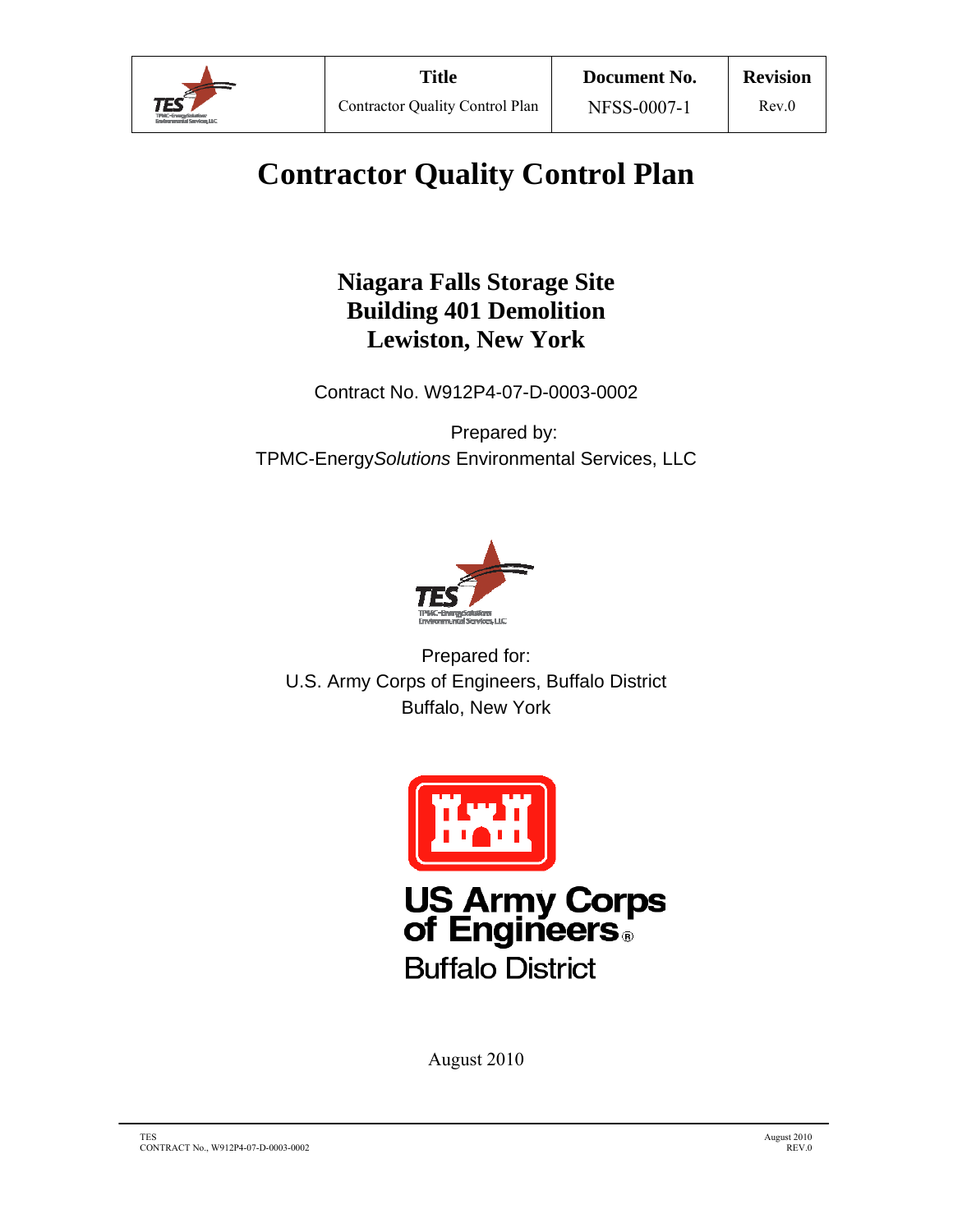

# **Contractor Quality Control Plan Niagara Falls Storage Site Building 401 Demolition Lewiston, New York**

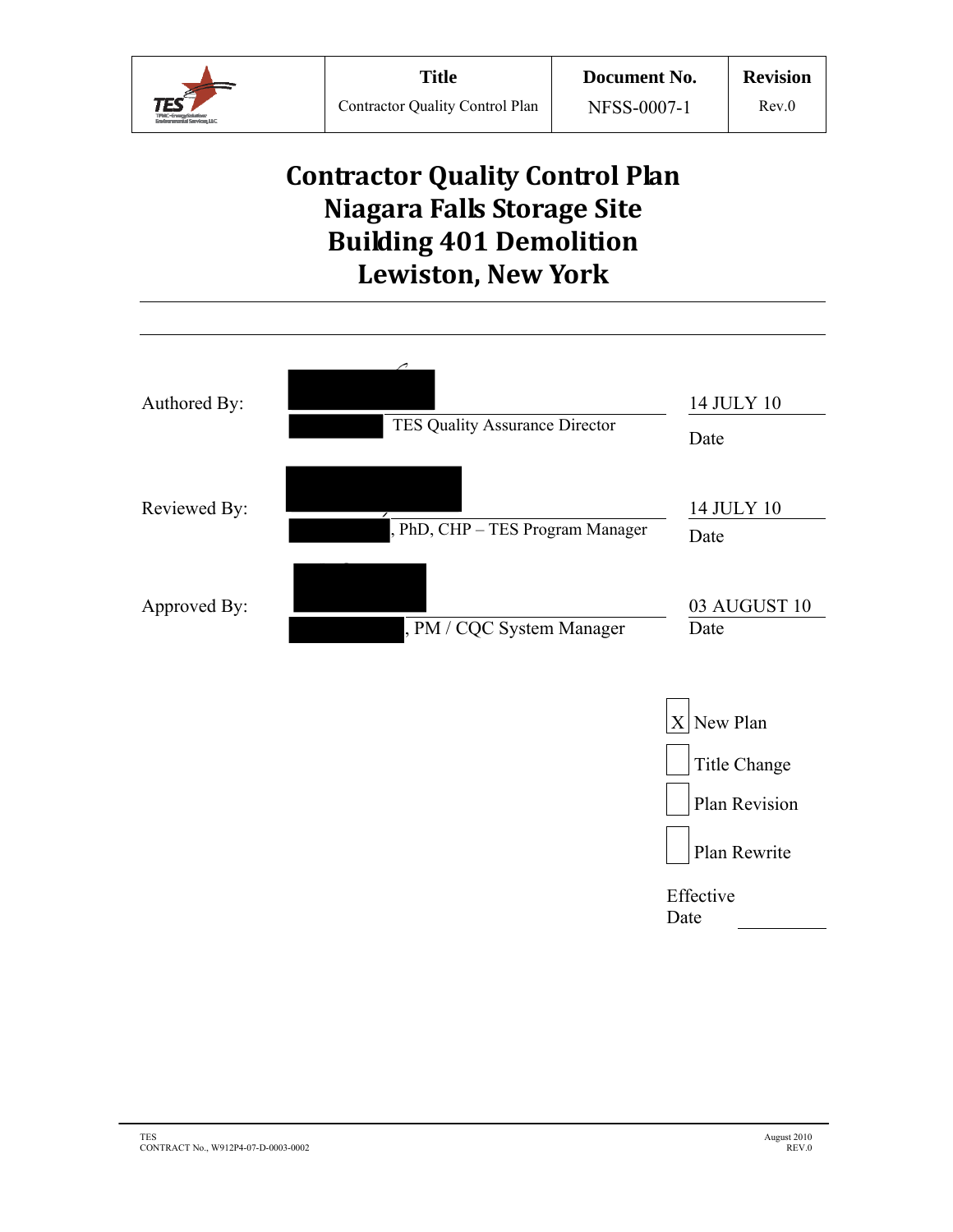|                                                                                     | Title                                  | Document No. | <b>Revision</b> |  |
|-------------------------------------------------------------------------------------|----------------------------------------|--------------|-----------------|--|
| $\mathsf{TES}^{\mathsf{SP}}$<br>TPMC-EnergySolution:<br>Environmental Sanvices, LLC | <b>Contractor Quality Control Plan</b> | NFSS-0007-1  | Rev.0           |  |

#### **CERTIFICATION OF INDEPENDENT TECHNICAL REVIEW**

#### **COMPLETION OF INDEPENDENT TECHNICAL REVIEW**

TES, LLC (TES) has completed the *Niagara Falls Storage Site Contractor Quality Control Plan* for the Niagara Falls Storage Site Building 401 Demolition Project, Lewiston, New York. Notice is hereby given that an independent technical review has been conducted that is appropriate to the level of risk and complexity inherent in the project, as defined in the Quality Control Plan. During the independent technical review, compliance with established policy principles and procedures, utilizing justified and valid assumptions, was verified. This included review of assumptions; methods, procedures, and material used in analyses; alternatives evaluated; the appropriateness of data used and level of data obtained; and reasonableness of the results, including whether the product meets the customer's needs consistent with existing USACE policy.



| <b>CERTIFICATION OF INDEPENDENT TECHNICAL REVIEW</b>                                                                                     |                                                                            |                 |             |  |  |  |  |  |
|------------------------------------------------------------------------------------------------------------------------------------------|----------------------------------------------------------------------------|-----------------|-------------|--|--|--|--|--|
|                                                                                                                                          | Significant concerns and the explanation of the resolution are as follows: |                 |             |  |  |  |  |  |
| Item                                                                                                                                     | <b>Technical Concerns</b>                                                  | Possible Impact | Resolutions |  |  |  |  |  |
|                                                                                                                                          | <b>Field Sampling and Analysis Plan</b>                                    |                 |             |  |  |  |  |  |
| 1                                                                                                                                        | See attached sheets                                                        |                 |             |  |  |  |  |  |
| As noted above, all concerns resulting from independent technical review of the plan have been resolved.<br>Date 28 MAY 10<br>Signature/ |                                                                            |                 |             |  |  |  |  |  |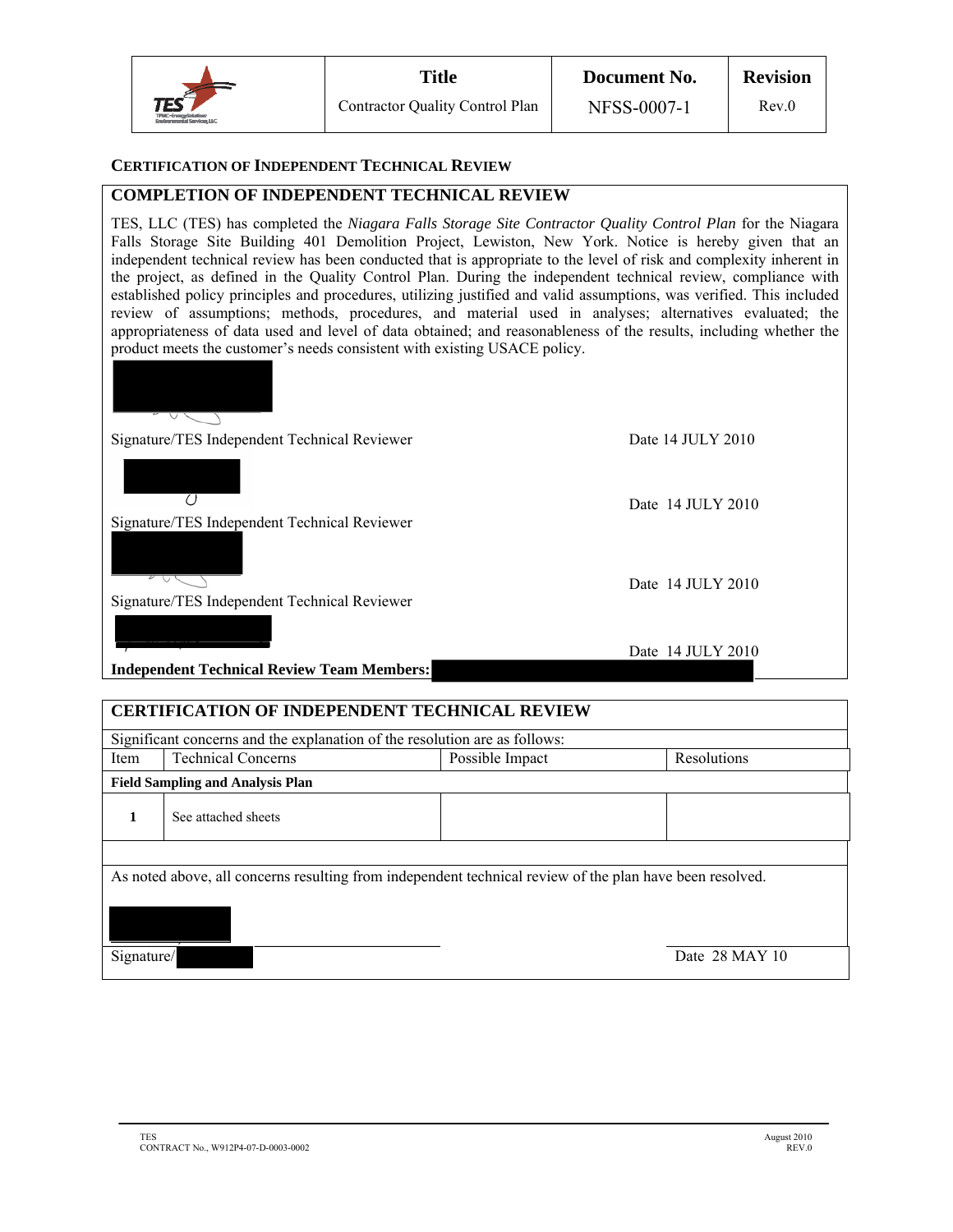

# TABLE OF CONTENTS

| ATTACHMENT 3: CONSTRUCTION QUALITY MANAGEMENT FOR       |  |
|---------------------------------------------------------|--|
| ATTACHMENT 4: LETTER TO THE CQC SYSTEM MANAGER AND      |  |
| ATTACHMENT 5 CQC SYSTEM MANAGER LETTERS OF DIRECTION 26 |  |
| ATTACHMENT 6: MAJOR DEFINABLE FEATURES OF WORK  27      |  |
| ATTACHMENT 7: TRACKING - PREPARATORY AND INITIAL PHASE  |  |
|                                                         |  |
|                                                         |  |
|                                                         |  |
|                                                         |  |
|                                                         |  |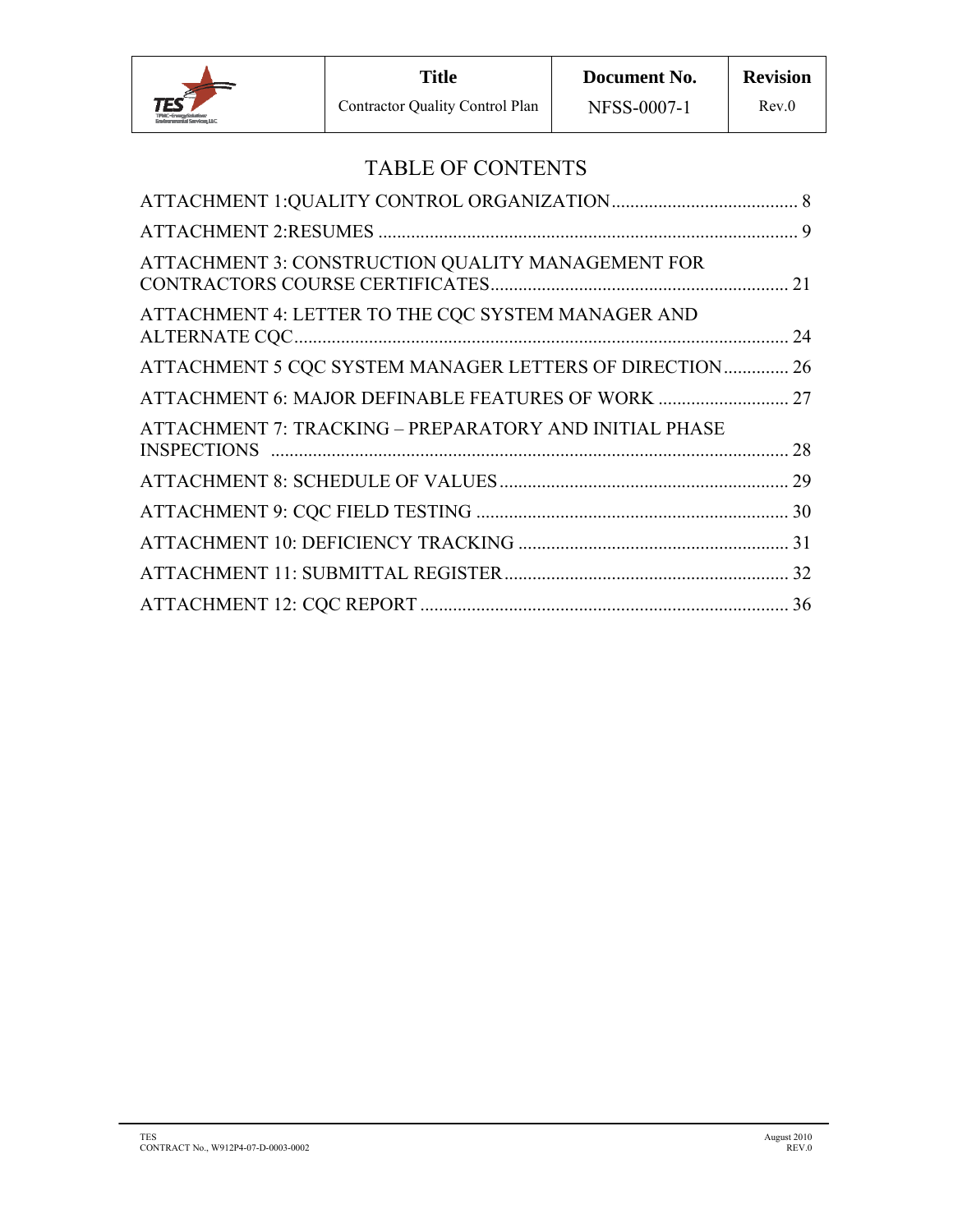

A. Quality Control Organization (See Attachment 1, *Quality Control Organization Chart*.

Brian Clayman (Project Manager), Responsible for preparation and certifying pay estimates and contract submittals.

Brian Clayman, Contractor Quality Control (CQC) System Manager. The CQC System Manager will be on-site at all times during demolition activities. The CQC System Manager may be assigned duties as Project Manager in addition to quality control. Reports to the Project Manager, if another individual is the Project Manager, related to demolition- and construction-related activities.

Mike Benedetto, Alternate Contractor Quality Control (CQC) System Manager. When filling the position of CQC System Manager, this individual will be on-site at all times during demolition activities. Reports to the Project Manager related to demolition- and construction-related activities.

Mike Benedetto, Site Safety and Health Officer (on-site)

Terry Doyle (VP Finance and Administration), Responsible for executing contract modification (office)

CQC staff personnel will be assigned as necessary and they will be physically present during demolition activities related to their areas of responsibility. These individuals may perform other duties but will be allowed sufficient time to perform their assigned quality control duties as described in the Quality Control Plan.

- B. Resumes of the following individuals are located in Attachment 2, *Resumes*:
	- 1. CQC System Manager
	- 2. Alternate CQC System Manager
	- 3. Site Safety and Health Manager
	- 4. Individual responsible for preparation and certifying pay estimates and contract submittals
	- 5. Individual responsible for executing contract modification
- C. The CQC System Manger and Alternate CQC System Manager have completed the course "Construction Quality Management for Contractors." A copy of course certificates are located in Attachment 3, *CQM for Contractors Course Completions*.
- D. A copy of the letter to the CQC System Manager and Alternate CQC System Manager, signed by an authorized official of the firm, which describes the responsibilities and delegates sufficient authorities to adequately perform the functions of the CQC System Manager, including authority to stop work which is not in compliance with the contract are located in Attachment 4, *Letter to the*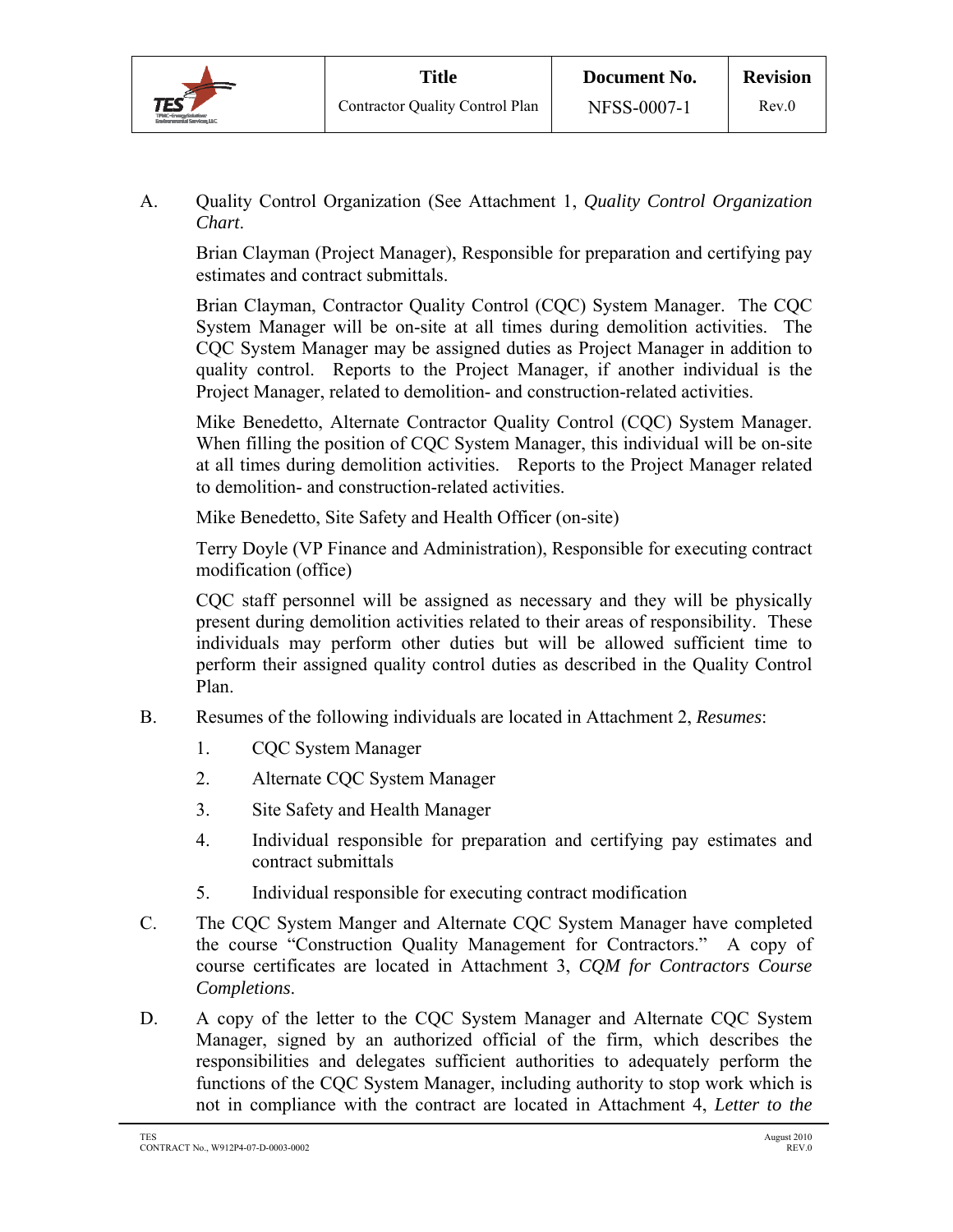*CQC System Manager and Alternate CQC System Manager*. A copy of the letter is to be submitted to Contracting Officer.

- E. A copy of the CQC System Manager letter of direction(s) to all other various quality control representatives outlining duties, authorities, and responsibilities are located in Attachment 5, *CQC System Manager Letters of Direction.* A copy of the letter is to be submitted to Contracting Officer.
- F. The following subcontractors will be utilized on this project:

DEMCO for demolition activities for site access for field surveys and sampling.

DigSafe of New York for identification of underground utilities.

Fifty-Six Services, Inc. for Asbestos Abatement

- G. After the preconstruction meeting and prior to acceptance of the CQCP by the USACE, the CQC System Manager and Radiological Control Manager (RCM) or authorized representative will meet with the Contracting Officer and Area Engineer or authorized representative and review the CQCP. The RCM and the USACE HP will ensure that radiological QC issues are addressed. The meeting minutes will be prepared and provided by TES.
- H. The CQC staff will implement the three phase control system for the work specified in accordance with TPMC QIP 8.3, *Three Phase Inspection*. The major Definable Features of Work for this project are identified in Attachment 6, *Major Definable Features of Work*. The Preparatory and Initial Phase inspections will be tracked utilizing Attachment 7, *Tracking-Preparatory and Initial Phase Inspections*. All open items will be tracked until completion. The Contracting Officer will be notified at least 48 hours in advance of the commencement of the preparatory and initial phases.
- I. For payment purposes, the bid items have been broken down into a Schedule of Values. The proposed Schedule of Values is identified in Attachment 8, *Schedule of Values*.
- J. Contractor Quality Control field testing will be tracked utilizing Attachment 9, *CQC Field Testing*. Tests will be performed to verify control measures are adequate to provide a product that conforms to contract requirements. Inspections and acceptance testing, as appropriate, will be performed using TPMC QIP 8.1, *Inspections, Surveillances, and Tests*. Inspection personnel conducting inspections and acceptance will be qualified and certified, as appropriate, in accordance with TPMC QIP 2.4, *Qualification and Certification of Inspection Personnel*.
- K. The following USACE-approved testing laboratory is proposed for use on this project:

TestAmerica and GEL

TES August 2010 CONTRACT No., W912P4-07-D-0003-0002 REV.0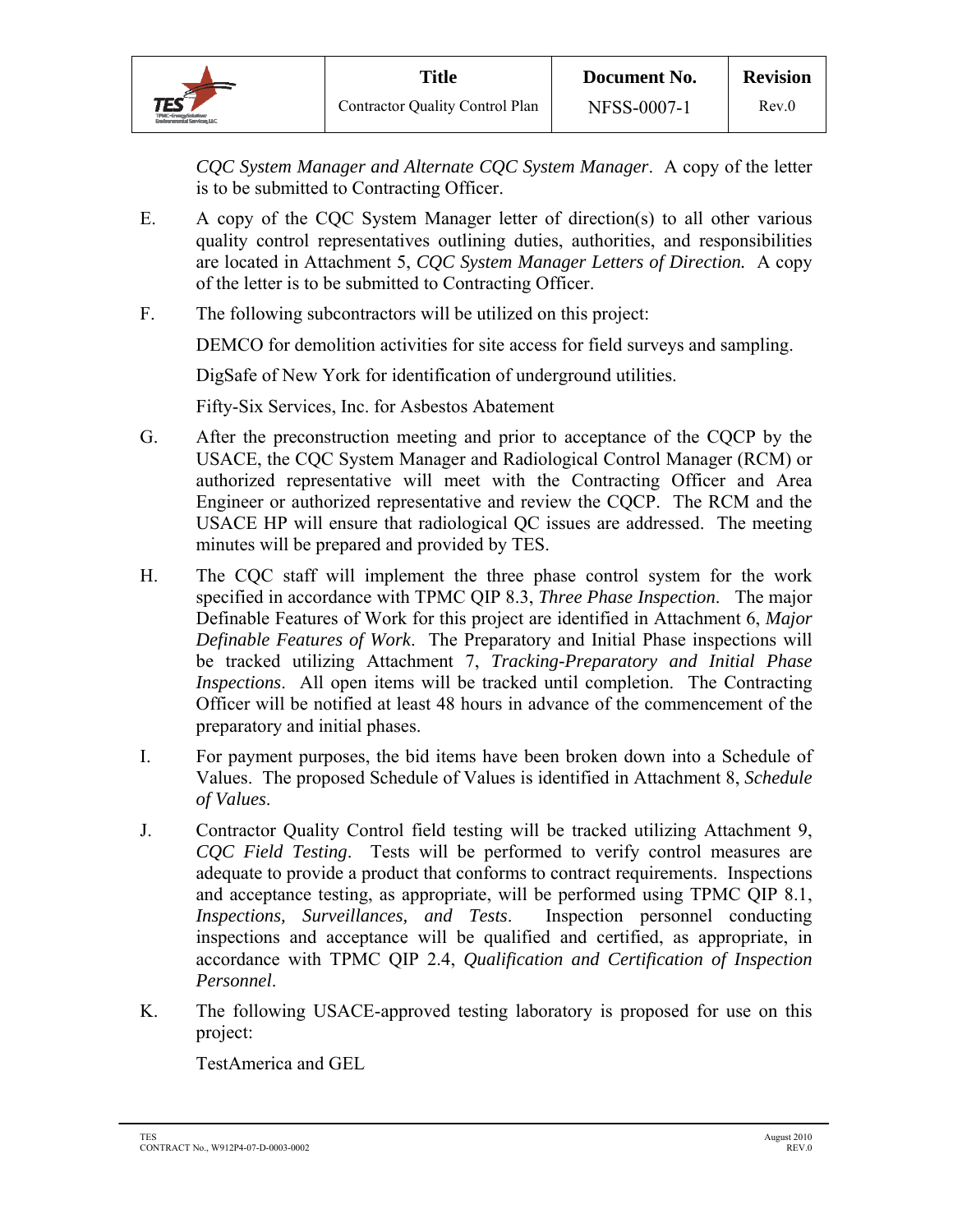

 The laboratory testing procedures will be checked to ensure they meet contract requirements, facilities and testing equipment will be verified to ensure availability and comply with testing standards, instrumentation calibration data will be checked against certified standards, documentation and test identification control number system prepared, results of all tests will be recorded on the CQC report for the date taken.

- L. Construction deficiencies will be tracked from identification through acceptable corrective action utilizing Quality Control System (QCS), which uses Attachment 10, *Deficiency Tracking Log,* and a punch list during final inspection. The corrective action will be checked after implementation to verify effectiveness of the action to prevent recurrence.
- M. Submittals will be tracked utilizing Attachment 11, *Submittal Register*. Submittals will be generated, reviewed, approved, and controlled as appropriate in accordance with TPMC QIP 4.1, Document *Control*, and TPMC QIP 2.5, *QA Program Administration Document Development*.
- N. Attachment 12, *CQC Report*, will be utilized. CQC Reports will be prepared daily and submitted to the Government Representative. Other reports to be attached to the daily report are:
	- o Preparatory Phase Inspection Checklist
	- o Initial Phase Inspection Checklist

Attachments:

- 1. Quality Control Organization Chart
- 2. Resumes
- 3. CQC course certificates
- 4. Letter to the CQC System Manager and Alternate CQC System Manager
- 5. CQC System Manger Letters of Direction
- 6. Major Definable Features of Work
- 7. Tracking Preparatory and Initial Phase Inspections
- 8. Schedule of Values
- 9. CQC Field Testing
- 10. Deficiency Tracking Log
- 11. Submittal Register (ENG Form 4288R)
- 12. CQC Report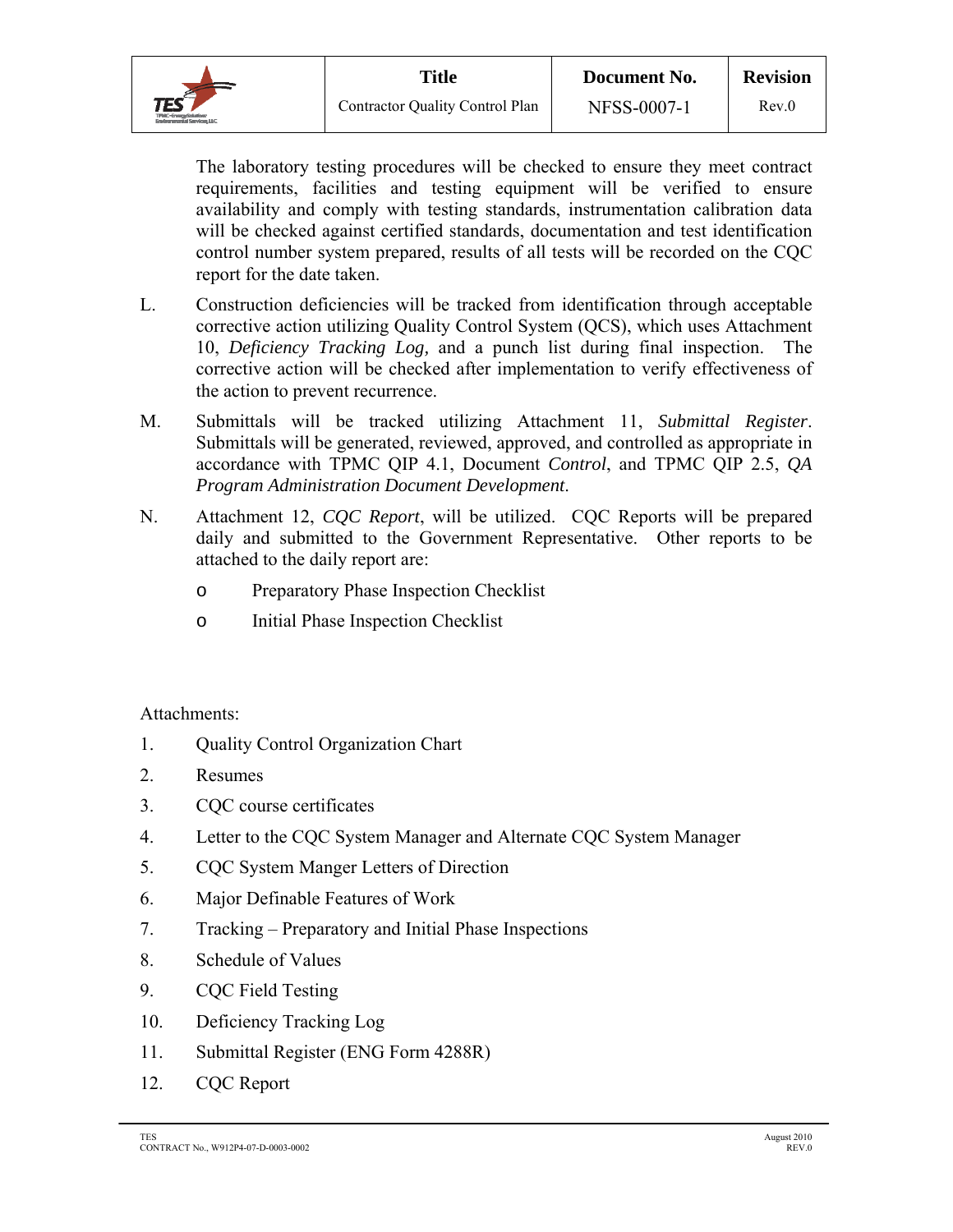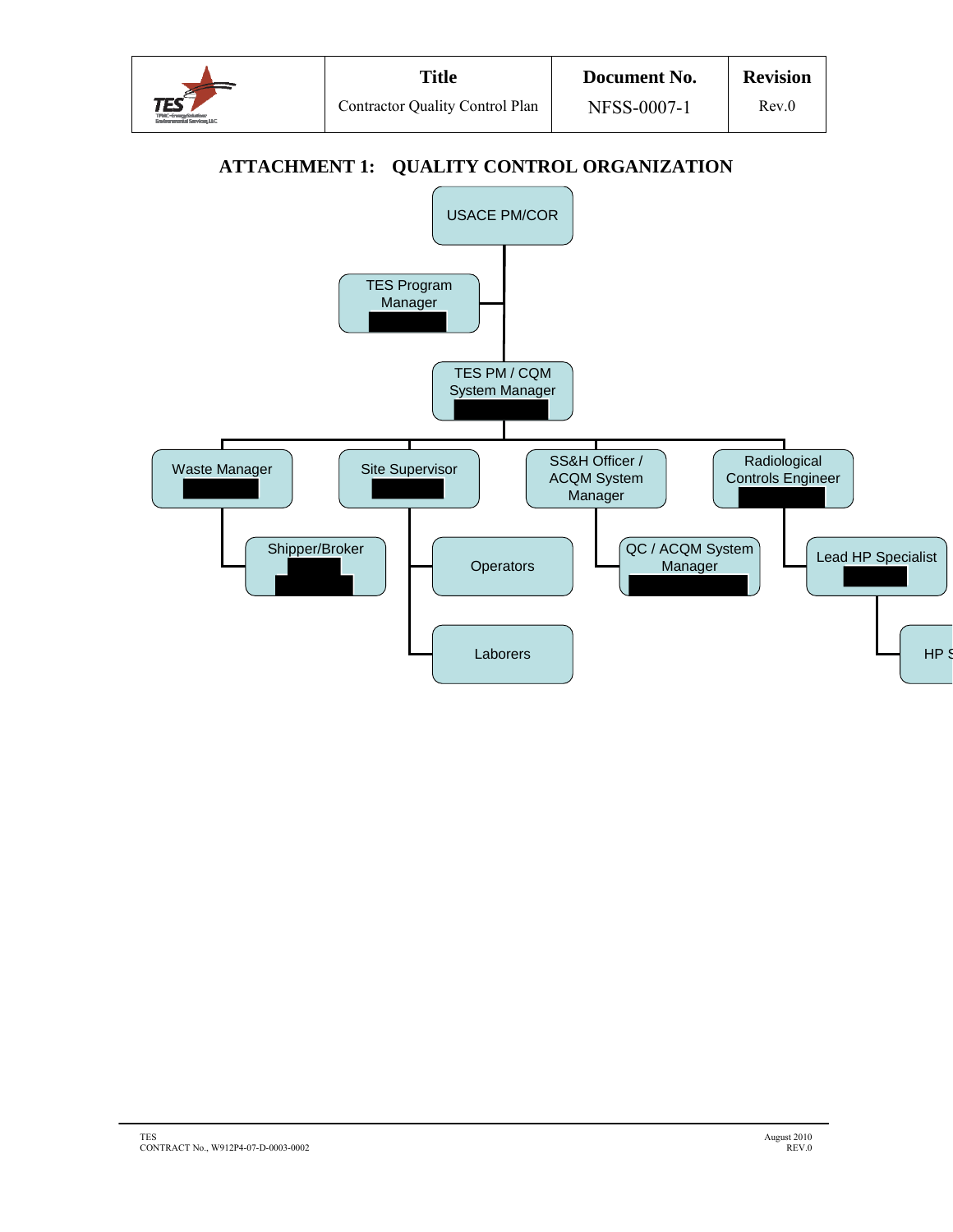

## **ATTACHMENT 4: LETTER TO THE CQC SYSTEM MANAGER AND ALTERNATE CQC**

#### **31 MAY 2010**

**Energy Solutions, LLC 1009 Commerce Park, Suite 100 Oak Ridge, TN 37804** 

**Contractor Quality Control System Manager Address** 

#### **RE: Quality Control Niagara Falls Storage Site Building 401 Demolition Contract No. W912P4-07-D-0003-0002**

Dear Luke Servedio:

This is a Letter of Direction to you outlining your duties and responsibility as our Contractor Quality Control System Manager on the above referenced project.

- You will be responsible for preparing and maintaining the Submittal Register Form 4288 for the duration of the project. You are required to check all work for compliance to applicable specifications and procedures as to the quality for the services being proposed for this project. This responsibility also applies to all subcontractors, off-site laboratory, and suppliers.
- You will make, on a continuing basis, sufficient daily follow-ups to ensure that all work activities are in conformance with the specifications and Statement of Work (SOW).
- You will be responsible for all testing, as required; a qualified testing laboratory will be furnished to you, as outlined in the TES Quality Control Plan.
- The quality control system will include three phases of control and tests. You are directed to TPMC QIP, 8.3, *Three Phase Inspection*.
- You will be present during all testing and coordinate all such tests as required in accordance with the specifications and Corps of Engineers Representative.
- All control phases and tests shall be recorded daily on the Quality Control Report and submitted the following day covered by the report to the Government Representative in accordance with the SOW.

#### Sincerely,

President TPMC- EnergySolutions Environmental Services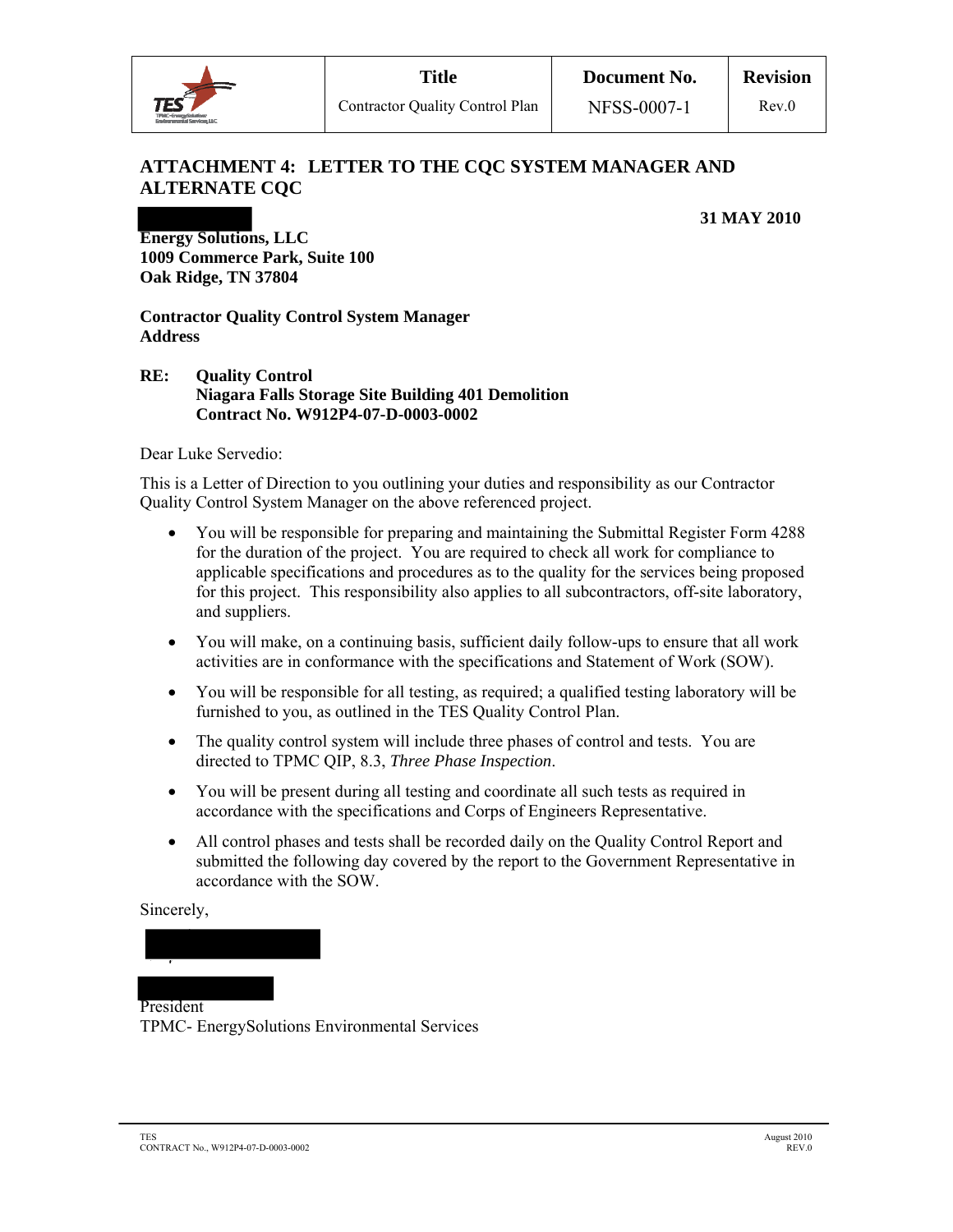

#### **31 MAY 2010**

**DEMCO 238 Lein Road West Seneca, NY 14224** 

#### **Alternate Contractor Quality Control System Manager Address**

#### **RE: Quality Control Niagara Falls Storage Site Building 401 Demolition Contract No. W912P4-07-D-0003-0002**

Dear Michael Benedetto:

This is a Letter of Direction to you outlining your duties and responsibility as our Contractor Quality Control System Manager on the above referenced project.

- You will be responsible for preparing and maintaining the Submittal Register Form 4288 for the duration of the project. You are required to check all work for compliance to applicable specifications and procedures as to the quality for the services being proposed for this project. This responsibility also applies to all subcontractors, off-site laboratory, and suppliers.
- You will make, on a continuing basis, sufficient daily follow-ups to ensure that all work activities are in conformance with the specifications and Statement of Work (SOW).
- You will be responsible for all testing, as required; a qualified testing laboratory will be furnished to you, as outlined in the TES Quality Control Plan.
- The quality control system will include three phases of control and tests. You are directed to TPMC QIP, 8.3, *Three Phase Inspection*.
- You will be present during all testing and coordinate all such tests as required in accordance with the specifications and Corps of Engineers Representative.
- All control phases and tests shall be recorded daily on the Quality Control Report and submitted the following day covered by the report to the Government Representative in accordance with the SOW.

Sincerely,

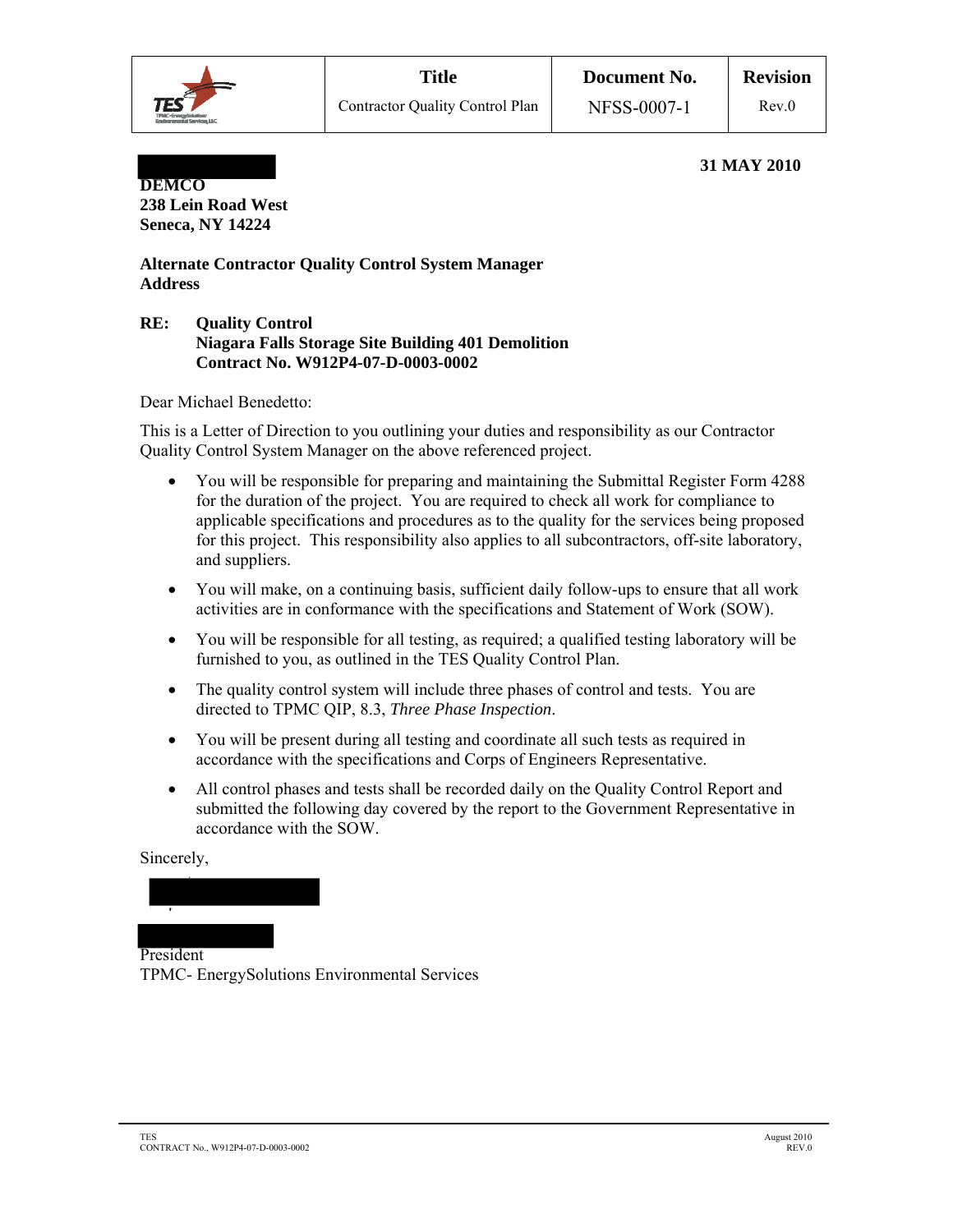

## **ATTACHMENT 5 CQC SYSTEM MANAGER LETTERS OF DIRECTION**

#### **May 31, 2010**

#### MEMORANDUM FOR RECORD

SUBJECT: Quality Control, Niagara Falls Storage Site Building 401 Demolition, Contract No. W912P4-07-D-0003-0002

Dear Quality Control Staff:

This is a Letter of Direction to you outlining the duties and responsibilities of the Contractor Quality Control Staff on the above referenced project.

- All Quality Control and project personnel have the authority to immediately stop any segment of work not complying with plan/spec, and the removal and/or replacement of any defective work.
- Quality Control personnel have the authority to act as the agent of the TES Team in matters pertaining to Quality Control for the above mentioned project.
- Ouality Control personnel, to include the Site Supervisor (SS) and the Site Safety and Health Officer (SSHO), will supervise and coordinate inspections/tests necessary to the project.
- Quality control personnel, to include the SS and the SSHO will certify that material/equipment delivered on site comply with plan/spec and reports any deficiencies to the CQCSM or alternate.
- Quality Control personnel, to include the SS and the SSHO have the authority to remove any individual who fails to perform work in a skillful, safe, and workman-like manner or whose work does not comply with approved plans/specs.
- Ouality Control personnel do not have the authority to deviate from plans/specs without prior approval, in writing, from the CO or COR.
- Quality Control personnel will ensure that the QCP and CQCP as well as other regulatory compliance drivers are on site and in the job site file with the most recent approved revisions, as necessary.
- Quality Control personnel shall ensure that all drawings and specifications being used are current and updated showing all deviations from the baseline.

Sincerely,

## Project Manager

NFSS Building 401 Demolition TPMC- EnergySolutions Environmental Services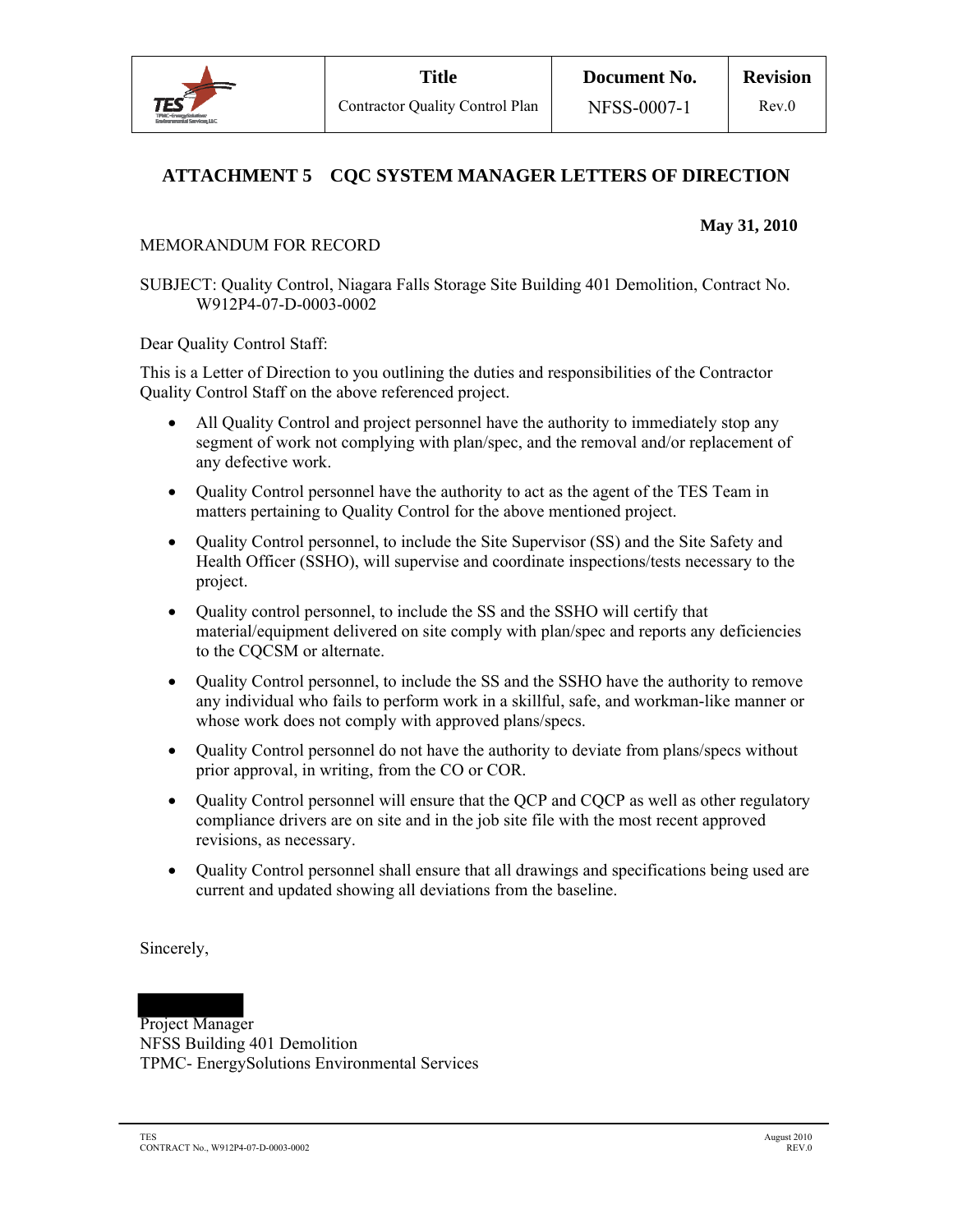

### **ATTACHMENT 6: MAJOR DEFINABLE FEATURES OF WORK**

#### **Contract No. W912P4-07-D-0003-0002 Niagara Falls Storage Site Building 401 Demolition TPMC-Energy***Solutions* **Environmental Services, LLC**

### **Major Definable Feature of Work**

| <b>ID</b> No. | <b>Major Definable Feature of Work</b> |
|---------------|----------------------------------------|
|               | Mobilization                           |
|               | Pre-demolition-Surveys/ACM Abatement   |
|               | <b>Structural Demolition</b>           |
|               | <b>Post Demolition Surveys</b>         |
|               | Demobilization                         |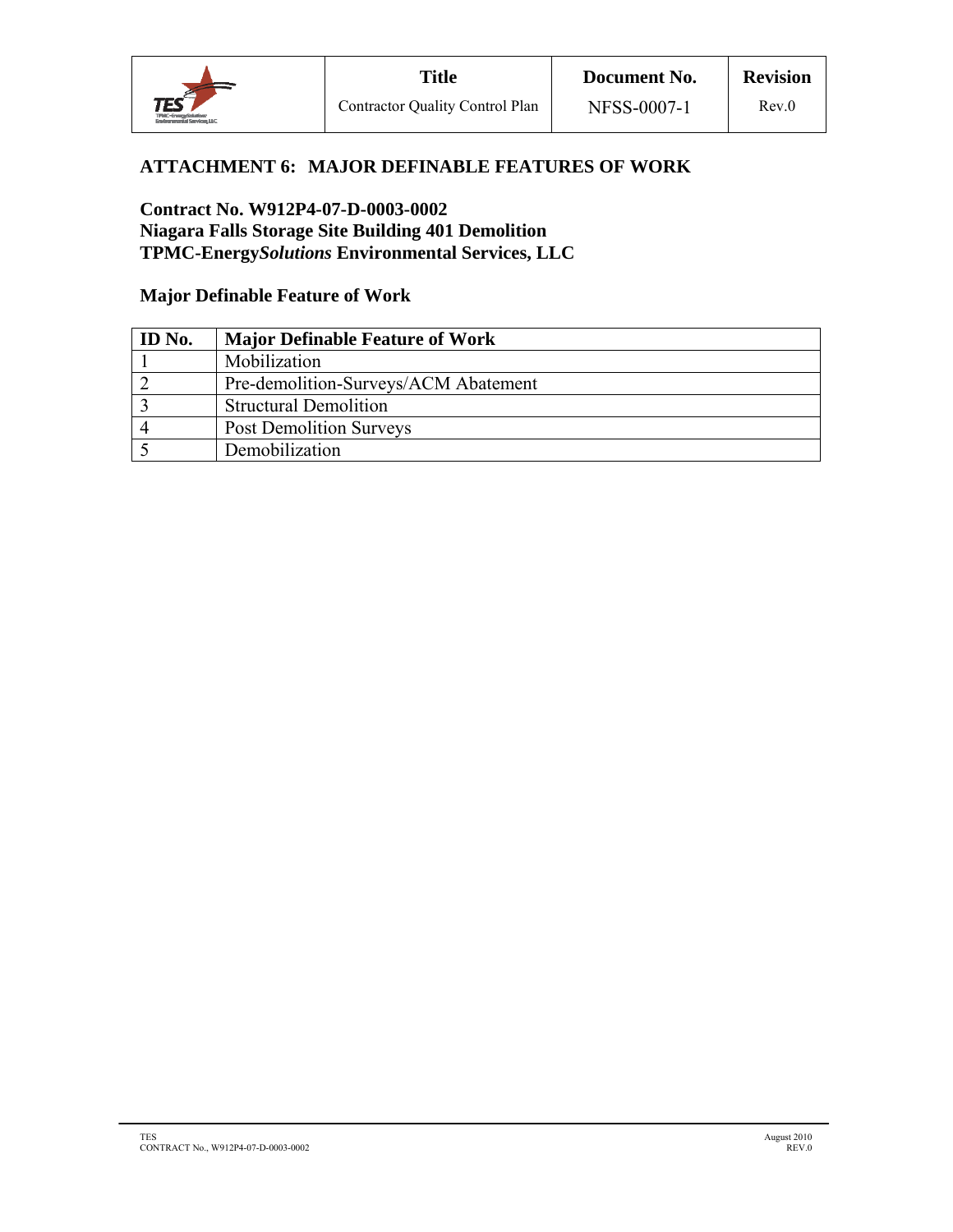

## **ATTACHMENT 7: TRACKING – PREPARATORY AND INITIAL PHASE INSPECTIONS**

**Contract No. W912P4-07-D-0003-0002 Niagara Falls Storage Site Building 401 Demolition TPMC-Energy***Solutions* **Environmental Services, LLC**

**Tracking – Preparatory and Initial Phase Inspections** 

| <b>Major Definable Feature of</b> | <b>Preparatory</b> | <b>Preparatory</b> | <b>Initial</b>   | <b>Initial</b>   |
|-----------------------------------|--------------------|--------------------|------------------|------------------|
| <b>Work</b>                       | <b>Scheduled</b>   | <b>Conducted</b>   | <b>Scheduled</b> | <b>Conducted</b> |
|                                   |                    |                    |                  |                  |
|                                   |                    |                    |                  |                  |
|                                   |                    |                    |                  |                  |
|                                   |                    |                    |                  |                  |
|                                   |                    |                    |                  |                  |
|                                   |                    |                    |                  |                  |
|                                   |                    |                    |                  |                  |
|                                   |                    |                    |                  |                  |
|                                   |                    |                    |                  |                  |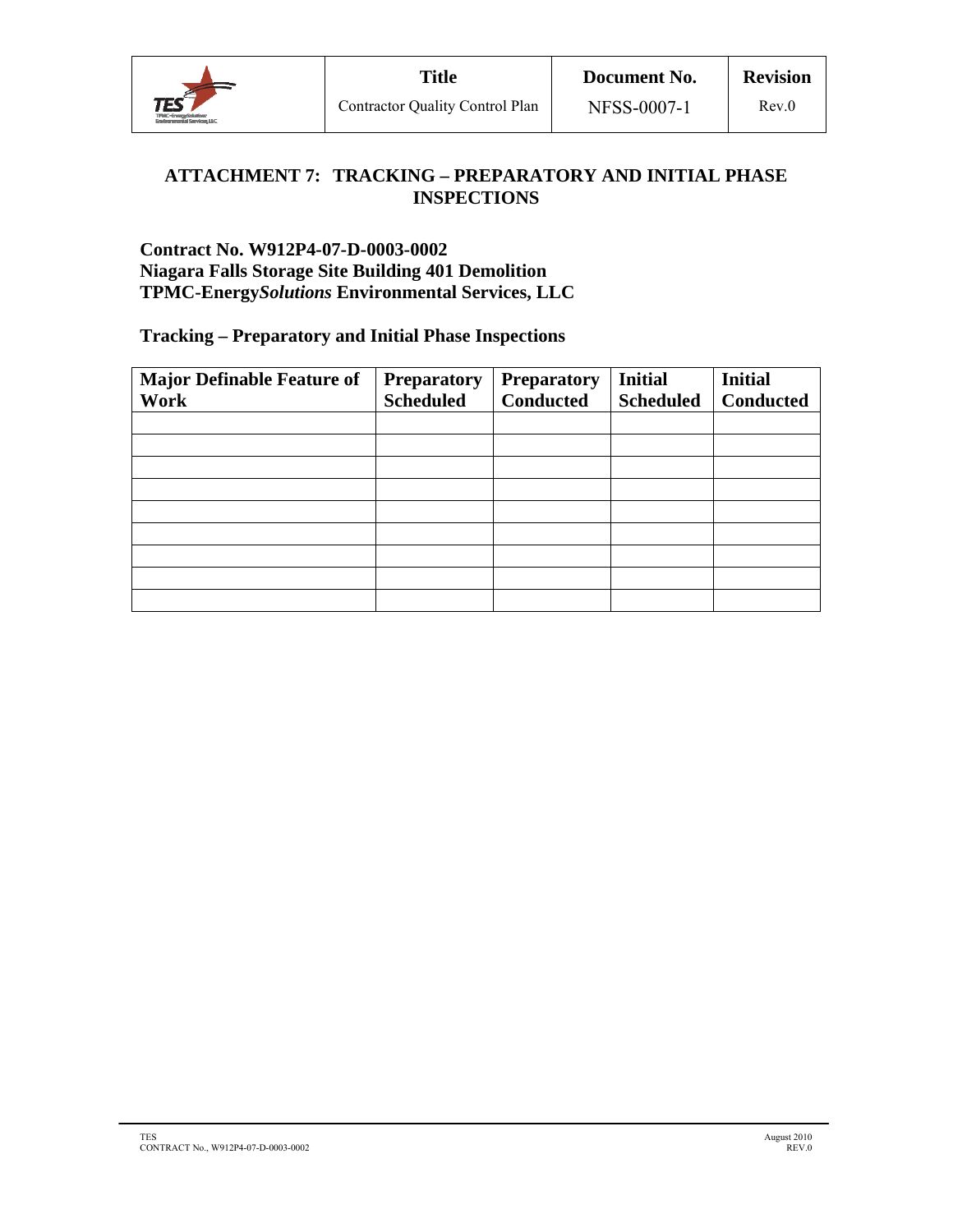

## **ATTACHMENT 8: SCHEDULE OF VALUES**

### **Contract No. W912P4-07-D-0003-0002 Niagara Falls Storage Site Building 401 Demolition TPMC-Energy***Solutions* **Environmental Services, LLC**

#### **Schedule of Values**

| Bid<br><b>Item</b><br>No. | <b>Activity</b><br>No. | <b>Description</b> | Feature<br>ID No. | <b>Amount</b> |
|---------------------------|------------------------|--------------------|-------------------|---------------|
|                           |                        |                    |                   |               |
|                           |                        |                    |                   |               |
|                           |                        |                    |                   |               |
|                           |                        |                    |                   |               |
|                           |                        |                    |                   |               |
|                           |                        |                    |                   |               |
|                           |                        |                    |                   |               |
|                           |                        |                    |                   |               |
|                           |                        |                    |                   |               |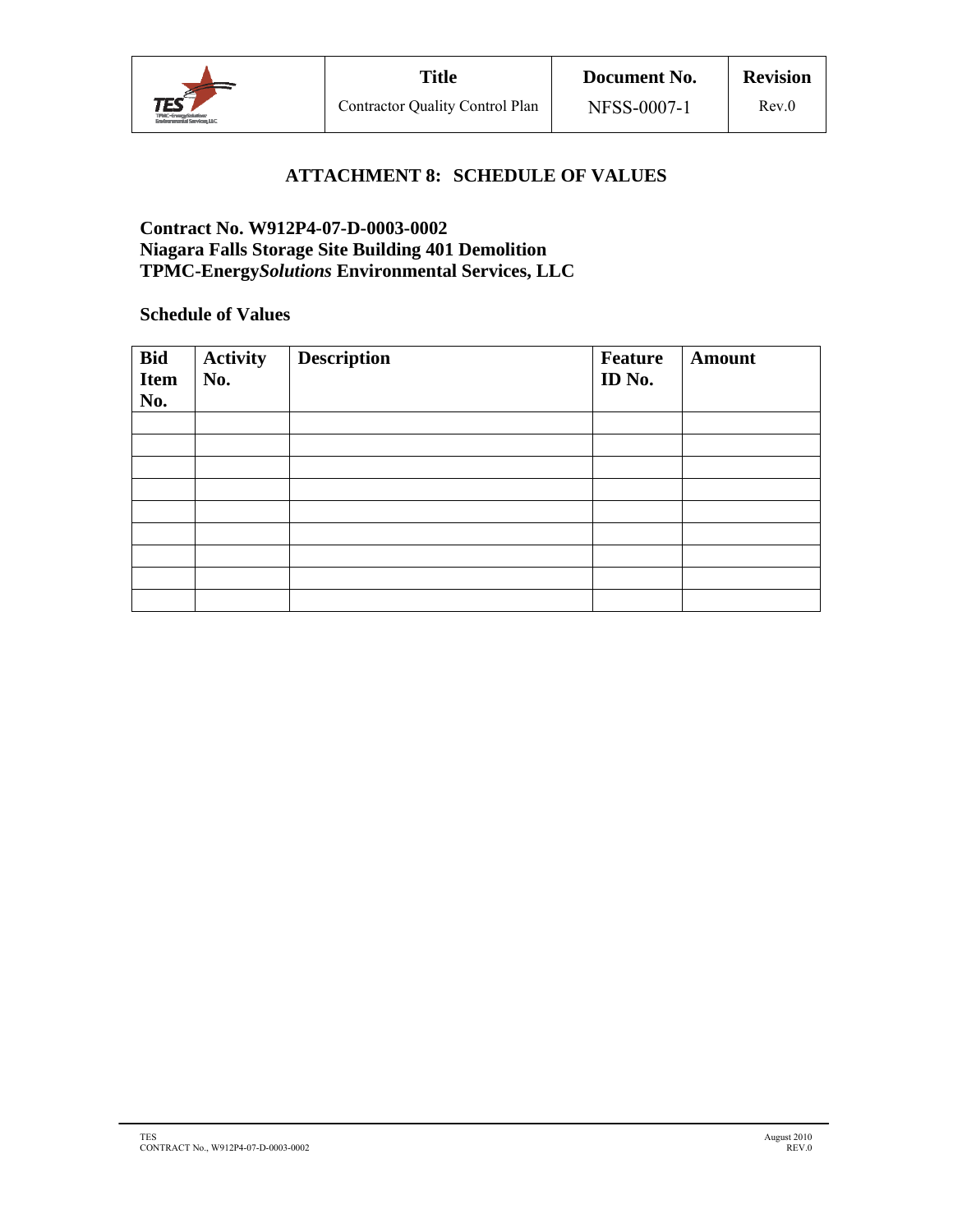

## **ATTACHMENT 9: CQC FIELD TESTING**

### **Contract No. W912P4-07-D-0003-0002 Niagara Falls Storage Site Building 401 Demolition TPMC-Energy***Solutions* **Environmental Services, LLC**

## **CQC Field Testing**

| Spec<br>Section | Para | <b>Description of Test</b> | <b>Test</b> | <b>Test</b> | <b>Test</b>    | <b>Pass</b> |
|-----------------|------|----------------------------|-------------|-------------|----------------|-------------|
|                 |      |                            | Frequency   | <b>Date</b> | <b>Results</b> | Fail        |
|                 |      |                            |             |             |                |             |
|                 |      |                            |             |             |                |             |
|                 |      |                            |             |             |                |             |
|                 |      |                            |             |             |                |             |
|                 |      |                            |             |             |                |             |
|                 |      |                            |             |             |                |             |
|                 |      |                            |             |             |                |             |
|                 |      |                            |             |             |                |             |
|                 |      |                            |             |             |                |             |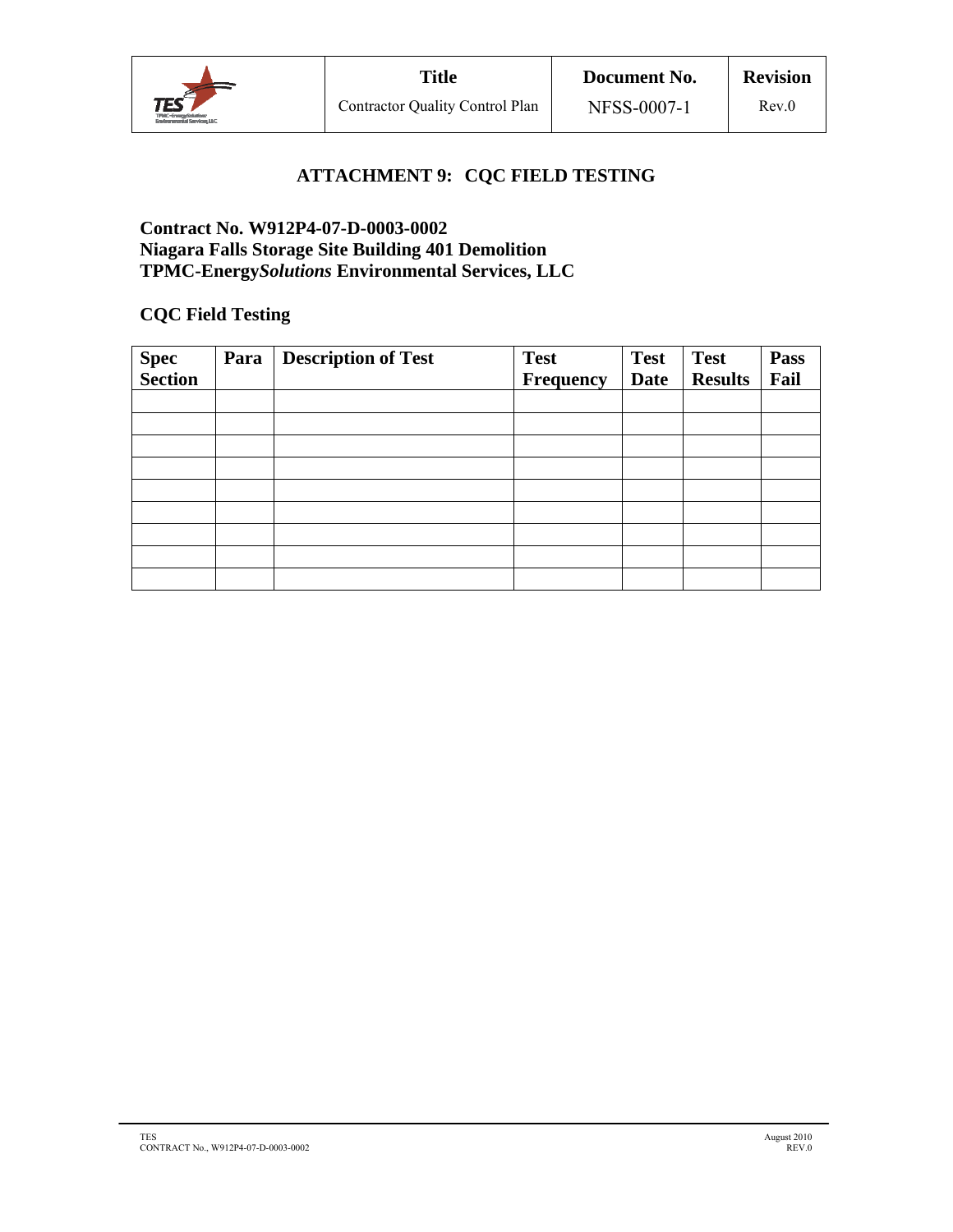

## **ATTACHMENT 10: DEFICIENCY TRACKING**

#### **Contract No. W912P4-07-D-0003-0002 Niagara Falls Storage Site Building 401 Demolition TPMC-Energy***Solutions* **Environmental Services, LLC**

#### **Deficiency Tracking**

| <b>Item</b><br>No. | <b>Description</b> | Date<br><b>Noted</b> | <b>Date</b><br><b>Scheduled</b><br>for<br><b>Correction</b> | <b>Date</b><br><b>Corrected</b> |
|--------------------|--------------------|----------------------|-------------------------------------------------------------|---------------------------------|
|                    |                    |                      |                                                             |                                 |
|                    |                    |                      |                                                             |                                 |
|                    |                    |                      |                                                             |                                 |
|                    |                    |                      |                                                             |                                 |
|                    |                    |                      |                                                             |                                 |
|                    |                    |                      |                                                             |                                 |
|                    |                    |                      |                                                             |                                 |
|                    |                    |                      |                                                             |                                 |
|                    |                    |                      |                                                             |                                 |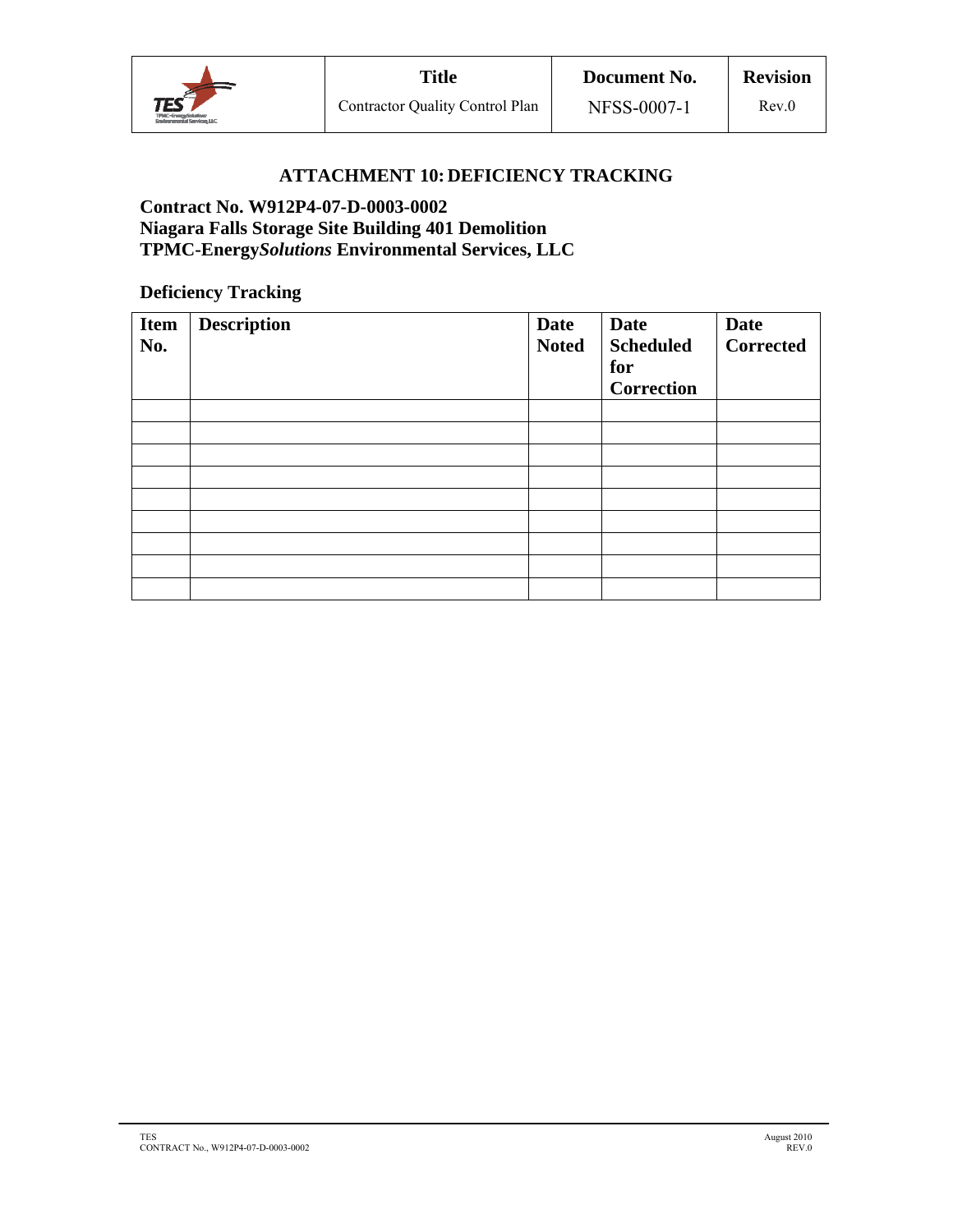

#### **ATTACHMENT 11: SUBMITTAL REGISTER**

|                    |                       |                     |                                       |                  |                                            | <b>SCHEDULE DATES</b> |                                    |                                        | <b>ACTION</b>      |                             |
|--------------------|-----------------------|---------------------|---------------------------------------|------------------|--------------------------------------------|-----------------------|------------------------------------|----------------------------------------|--------------------|-----------------------------|
| <b>ACTIVITY NO</b> | <b>TRANSMITTAL NO</b> | <b>SPEC</b><br>SECT | <b>DESCRIPTION OF ITEMS SUBMITTED</b> | <b>PARAGRAH#</b> | <b>CLASSIFICATION</b><br>GOVT OR A/E REVWR | <b>SUBMIT</b>         | <b>APPR</b><br><b>NEEDED</b><br>BY | <b>MATERIAL</b><br><b>NEEDED</b><br>BY | <b>ACTION CODE</b> | <b>DATE</b><br>OF<br>ACTION |
|                    |                       |                     |                                       |                  |                                            |                       |                                    |                                        |                    |                             |
| (A)                | (B)                   | (C)                 | (D)                                   | (E)              | (F)                                        | (G)                   | (H)                                | (1)                                    | $(\mathsf{J})$     | (K)                         |
| $\mathbf{1}$       | <b>NFSS-0006</b>      |                     | 60-Day Schedule                       |                  | GA                                         | 11-May-10             | $11$ -Jun-10                       | $NO$                                   |                    |                             |
|                    |                       |                     |                                       |                  |                                            |                       |                                    |                                        |                    |                             |
| $\overline{2}$     | <b>NFSS-0007</b>      |                     | Draft Quality Control Plan            | 4.2              | GA                                         | $3 - Jun-10$          | 4-Jul-10                           | NO                                     |                    |                             |
| 3                  | <b>NFSS-0008</b>      |                     | <b>Draft Engineering Survey</b>       | 4.3              | <b>FIO</b>                                 | 11-May-10             | 28-May-<br>10                      | <b>NO</b>                              |                    |                             |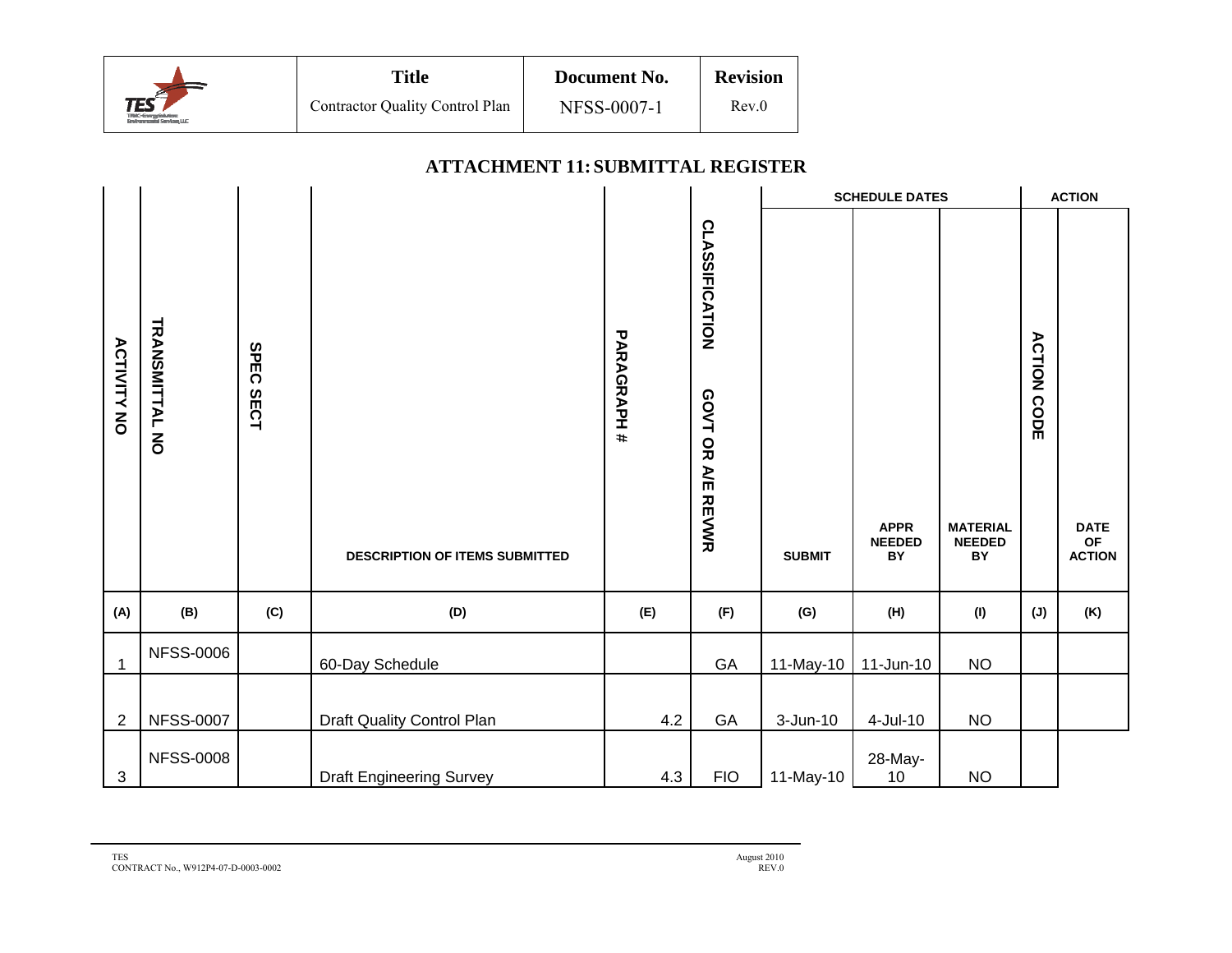|                                                                           | <b>Title</b>                           | Document No.       | <b>Revision</b> |  |
|---------------------------------------------------------------------------|----------------------------------------|--------------------|-----------------|--|
| <b>TES</b><br><b>TRAC-Energy@alustore:</b><br>Environmental Services, LLC | <b>Contractor Quality Control Plan</b> | <b>NFSS-0007-1</b> | Rev.0           |  |

| 4              | <b>NFSS-0009</b> | Draft Site Operations Plan                                    | 4.4 | GA         | $1-Jun-10$  | 28-Jun-10       | <b>NO</b> |  |
|----------------|------------------|---------------------------------------------------------------|-----|------------|-------------|-----------------|-----------|--|
| 5              | <b>NFSS-0010</b> | <b>Draft Demolition Plan</b>                                  | 4.5 | GA         | $9$ -Jul-10 | $9 -$ Jul $-10$ | <b>NO</b> |  |
|                |                  |                                                               |     |            |             |                 |           |  |
| 6              | <b>NFSS-0011</b> | Draft Accident Prevention Plan/Safety<br>and Health Plan      | 4.6 | GA         | 4-Jun-10    | 4-Jul-10        | <b>NO</b> |  |
| $\overline{7}$ | <b>NFSS-0012</b> | Draft SAP                                                     | 4.7 | GA         | $3-Jun-10$  | 4-Jul-10        | <b>NO</b> |  |
| 8              | <b>NFSS-0013</b> | Draft Waste Management,<br>Transportation, and Disposal Plan  | 4.8 | GA         | $1-Jun-10$  | 28-Jun-10       | <b>NO</b> |  |
| 9              | <b>NFSS-0014</b> | Final Qaulity Control Plan                                    | 4.2 | GA         |             |                 |           |  |
| 10             | <b>NFSS-0015</b> | <b>Final Engineering Survey</b>                               | 4.3 | <b>FIO</b> |             |                 |           |  |
| 11             | <b>NFSS-0016</b> | Final Site Operations Plan                                    | 4.4 | GA         |             |                 |           |  |
| 12             | <b>NFSS-0017</b> | <b>Final Demolition Plan</b>                                  | 4.5 | GA         |             |                 |           |  |
| 13             | <b>NFSS-0018</b> | Final Accident Prevention Plan/Site<br>Safety and Health Plan | 4.6 | GA         |             |                 |           |  |
| 14             | <b>NFSS-0019</b> | <b>Final SAP</b>                                              | 4.7 | GA         |             |                 |           |  |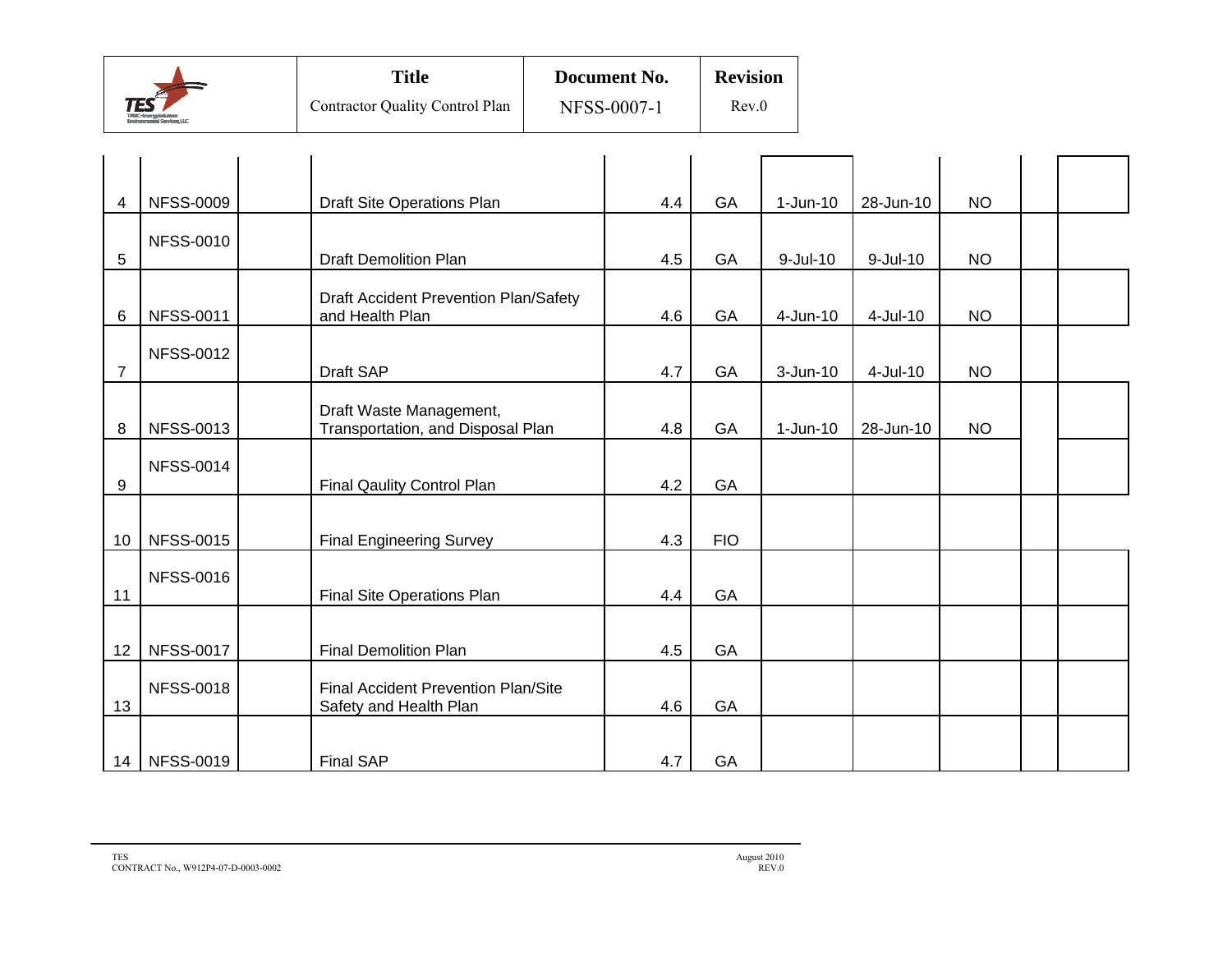|                                                            | <b>Title</b>                           | Document No.       | <b>Revision</b> |  |
|------------------------------------------------------------|----------------------------------------|--------------------|-----------------|--|
| TES<br>TPMC-Energy@alustow.<br>Environmental Services, LLC | <b>Contractor Quality Control Plan</b> | <b>NFSS-0007-1</b> | Rev.0           |  |

| 15 | <b>NFSS-0020</b> | Final Waste Management,<br>Transportation, and Disposal Plan                 | 4.8      | GA         |  |  |  |
|----|------------------|------------------------------------------------------------------------------|----------|------------|--|--|--|
| 16 | <b>NFSS-0021</b> | Schedule                                                                     | 4.11     | GA         |  |  |  |
| 17 | <b>NFSS-0022</b> | <b>Meeting Minutes</b>                                                       | 3.4.2.2  | <b>FIO</b> |  |  |  |
| 18 | <b>NFSS-0023</b> | Preconstruction Rad. Survey                                                  | 3.0      | <b>FIO</b> |  |  |  |
| 19 | <b>NFSS-0024</b> | Results of Surveys and Sampling                                              | 3.8.4    | <b>FIO</b> |  |  |  |
| 20 | <b>NFSS-0025</b> | <b>Waste Profile Sheets</b>                                                  | 3.6.11.1 | GA         |  |  |  |
| 21 | <b>NFSS-0026</b> | Waste Manifests and Bills of Lading                                          | 3.6.11.1 | GA         |  |  |  |
| 22 | <b>NFSS-0027</b> | Certificates of Disposal and Completed<br><b>Waste Shipment Records</b>      | 3.6.11.8 | <b>FIO</b> |  |  |  |
| 23 | <b>NFSS-0028</b> | Post Construction Radiological Surveys                                       | 3.1.4    | <b>FIO</b> |  |  |  |
| 24 | <b>NFSS-0029</b> | <b>Equipment Radiological</b><br><b>Decontamination Verification Surveys</b> | 3.9.2    | GA         |  |  |  |
| 25 | <b>NFSS-0030</b> | <b>Draft Project Completion Report</b>                                       | 6.0      | GA         |  |  |  |
| 26 | <b>NFSS-0031</b> | <b>Final Project Completion Report</b>                                       | 6.0      | GA         |  |  |  |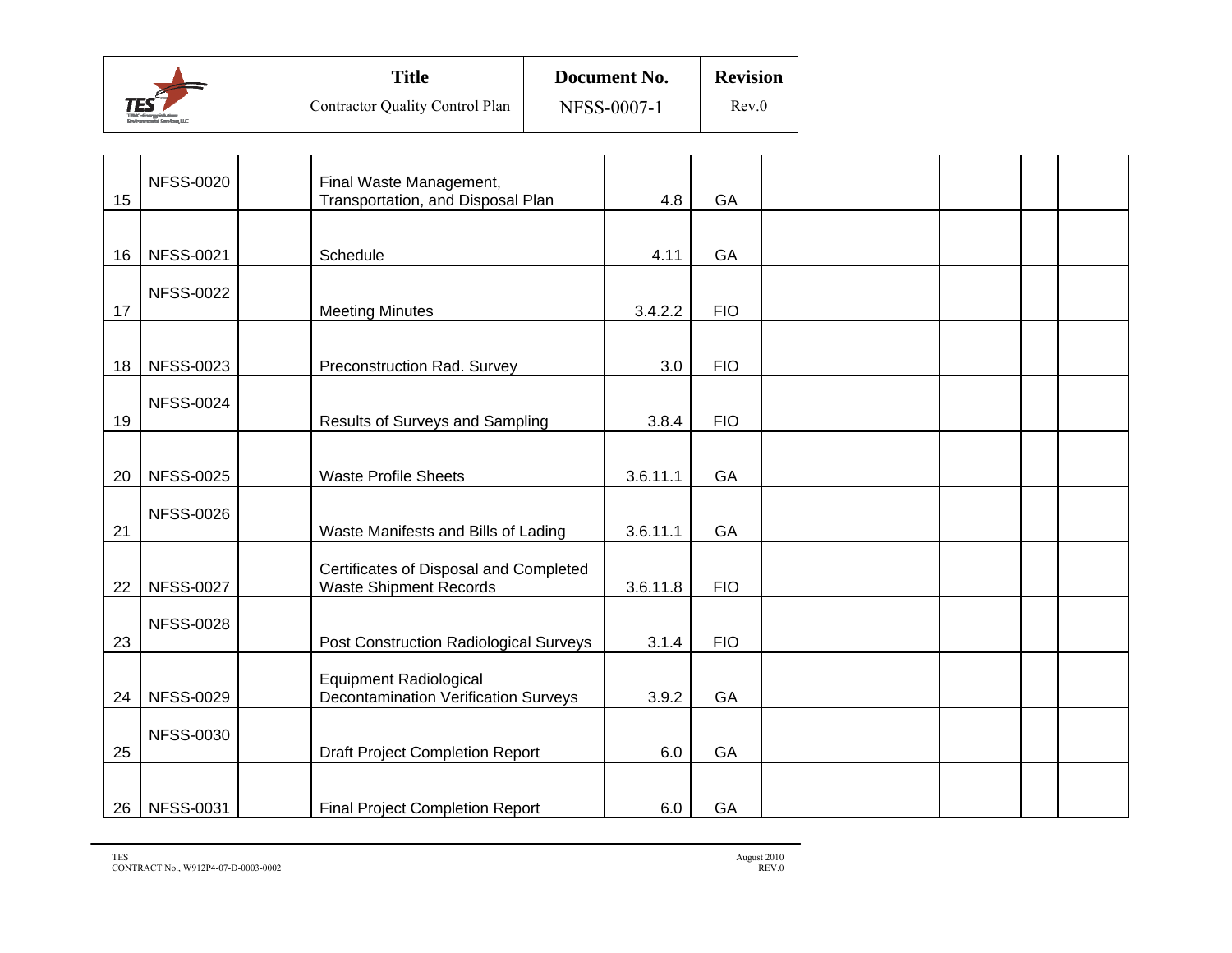| $\text{TES}$<br><b>TRAC-Energy@alustors:</b><br><b>Environmental Services, LLC</b> | <b>Title</b><br><b>Contractor Quality Control Plan</b> | Document No.<br>NFSS-0007-1 | <b>Revision</b><br>Rev.0 |
|------------------------------------------------------------------------------------|--------------------------------------------------------|-----------------------------|--------------------------|
|                                                                                    |                                                        |                             |                          |

**SUBMITTAL FORM, JAN 96**